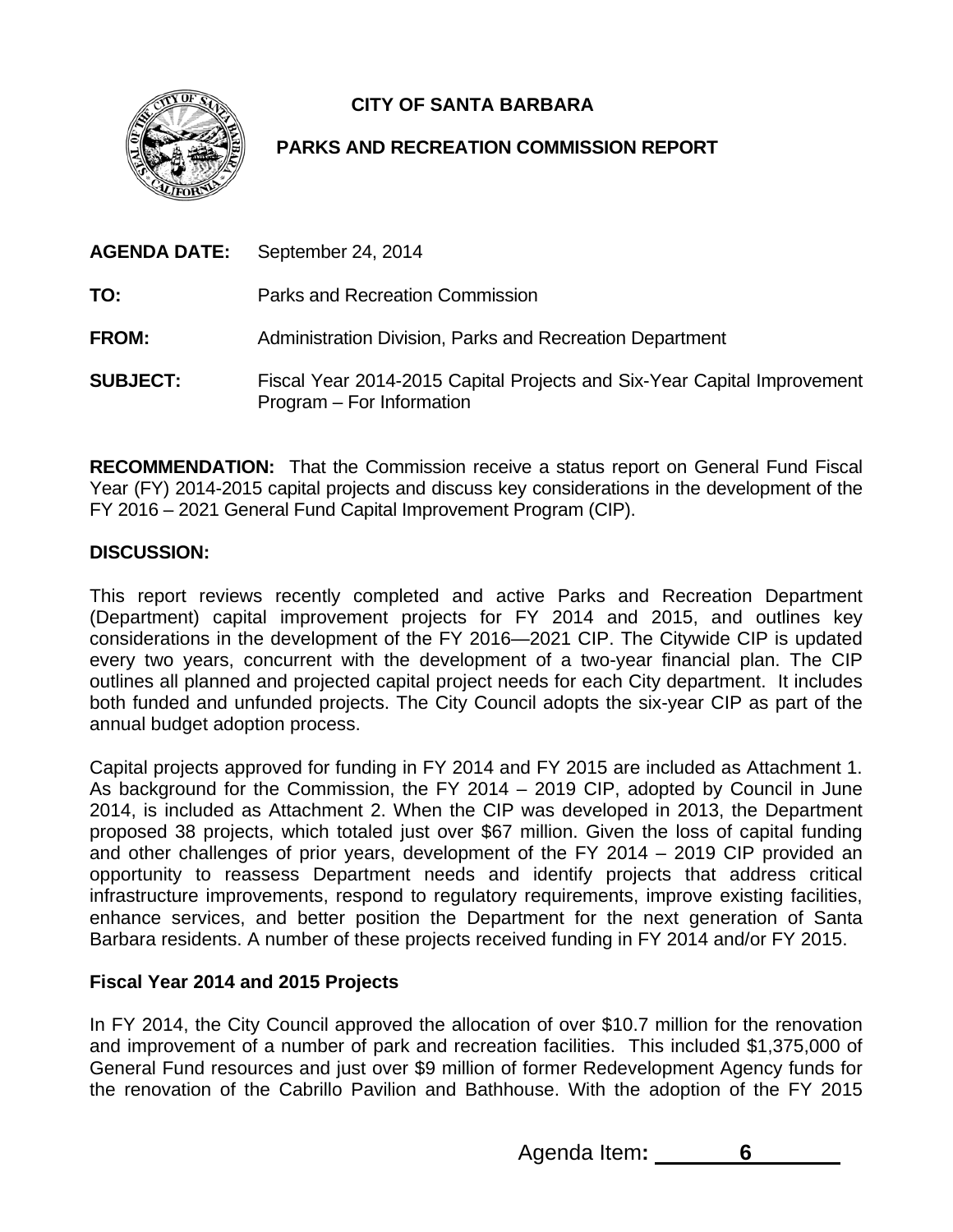Park and Recreation Commission Report Fiscal Year 2014-2015 Capital Projects and Six-Year Capital Improvement Program September 24, 2014 Page 2

budget, the City Council further increased the Department's capital improvement funds by just over \$1.2 million. This represents a significant departure from Fiscal Years 2007-2012 when capital funding resources from the General Fund were largely eliminated due to budget reductions. During that time, the Department was dependent on grant funds and funding from the City's former Redevelopment Agency to move forward with the most critical projects.

With the infusion of funds in FY 2014, the Department completed a number of important projects, including:

- Chase Palm Park Playground Playground replacement and expansion, restoration of mural, repair of playground art elements
- Alameda Park Restroom Renovation Interior remodel, new roof, and ADA improvements
- Shoreline Park Safety Improvements New fencing and replacement of the whale tail bench
- Willowglen Park Renovations New fencing, benches, sidewalk, backstop, water fountain, and irrigation system
- Oak Park Improvements New trash cans, new plumbing and electrical for group picnic area, refurbishment of horseshoe pits, and new landscaping
- Cabrillo Pavilion and Bathhouse Safety Project Replacement of promenade bollards
- Ambassador Park New irrigation system

A number of projects that began in FY 2014 also continue in FY 2015, along with some new projects, including:

- Cabrillo Pavilion and Bathhouse Renovation Project
- Bath St Pocket Park New park design and construction
- Kids World Renovation of playground structure
- East Beach Playground replacement and expansion
- Parque des los Niños Playground replacement and park improvements
- Stevens Park Playground replacement
- Oak Park Wading Pool ADA entry improvements
- Cabrillo Ball Field Park renovation and new recreation facilities
- Thousand Steps (Beach Access) Renovation Engineering design
- Park and Recreation Facility Comprehensive Sign Replacement Program
- Westside Center Restroom Renovation Including interior remodel and ADA improvements
- Bohnett Park Artificial turf assessment
- Municipal Tennis New playground design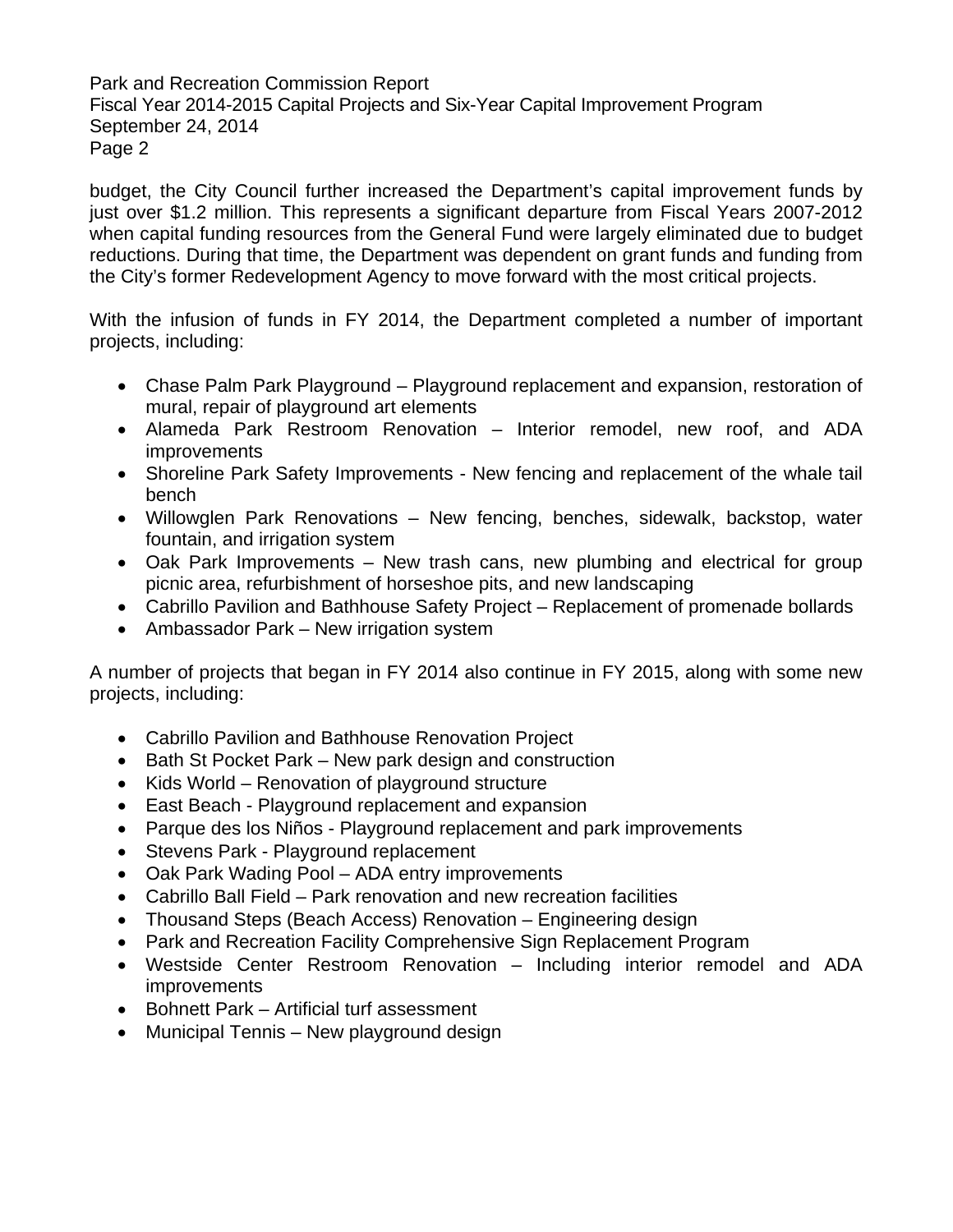Park and Recreation Commission Report Fiscal Year 2014-2015 Capital Projects and Six-Year Capital Improvement Program September 24, 2014 Page 3

### **FY 2016 – FY 2021 Capital Improvement Program – Key Considerations**

There are a number of key considerations as the Department initiates planning for the new six-year CIP. These include the potential for capital funding to continue and expand in upcoming years, significant need for ongoing capital investment in existing facilities, and the opportunity to address long-term community park and recreation needs. Investment in City parks began when early philanthropists were keen to make Santa Barbara a beautiful city and world class destination. Reinvestment in City parks and recreation infrastructure today will ensure these parks and facilities can serve the Santa Barbara community and its visitors well into the future.

#### Capital Funding

As discussed above, improved economic conditions have provided increased funding for capital improvement projects in recent years. In addition to the allocation of funding for capital during budget adoption in June each year, in FY 2013 the City Council began allocating additional funds, based on the prior year's fiscal surplus. City reserve policies were revised in October 2012, which established that 50% of a fiscal year surplus be transferred into a capital sinking fund for capital improvements and replacements. The amount of funding available varies from year-to-year. The year-end surplus for FY 2012 was \$1,860,973. Of this amount, \$930,486 was transferred to the Capital Outlay Fund. Of the \$3,257,433 year-end surplus, \$1,628,717 was transferred to the Capital Outlay Fund. The City Council also allocated \$4,357,240 in one-time funds for capital projects on January 27, 2014. The Department received \$550,000 for the Cabrillo Ball Field Renovation and the Kids World Renovation Projects at that time. Looking ahead, a City Council Committee will be hosting public workshops to solicit community input on priorities for upgrading and modernizing public facilities. This effort may lead to proposals for new funding mechanisms as well as further focus the allocation of existing resources.

#### Unmet Needs

Although recent funding increases have enabled the Department to move forward with some critical projects, there is a significant backlog of unmet needs and reinvestment opportunities. The Department operates a number of parks and recreation facilities considered gems of the City due to their historical significance, community purpose, and horticultural value. These include the Cabrillo Pavilion and Bathhouse, Thousand Steps, the Carrillo Gym and Recreation Center, Los Baños del Mar, and the Municipal Tennis Facility and Stadium, as well as parks such as Cabrillo Ball Field, Alameda Park, Franceschi Park, Alice Keck Park Memorial Garden, Mission Historical Park, Orpet Park, and Chase Palm Park, among others.

Many of these parks and facilities were developed between the 1920s and 1940s. Over the years, the building systems have become worn out, fire and ADA access requirements have changed, and community use needs have evolved. As a result, the City has had to either close off areas to public use, such as the roof top basketball court at the Carrillo Gym, or limit facility programming due to poor facility conditions (Municipal Tennis Stadium). Part of the Carrillo Gym when it was constructed in 1926, the roof top court was closed to the public in